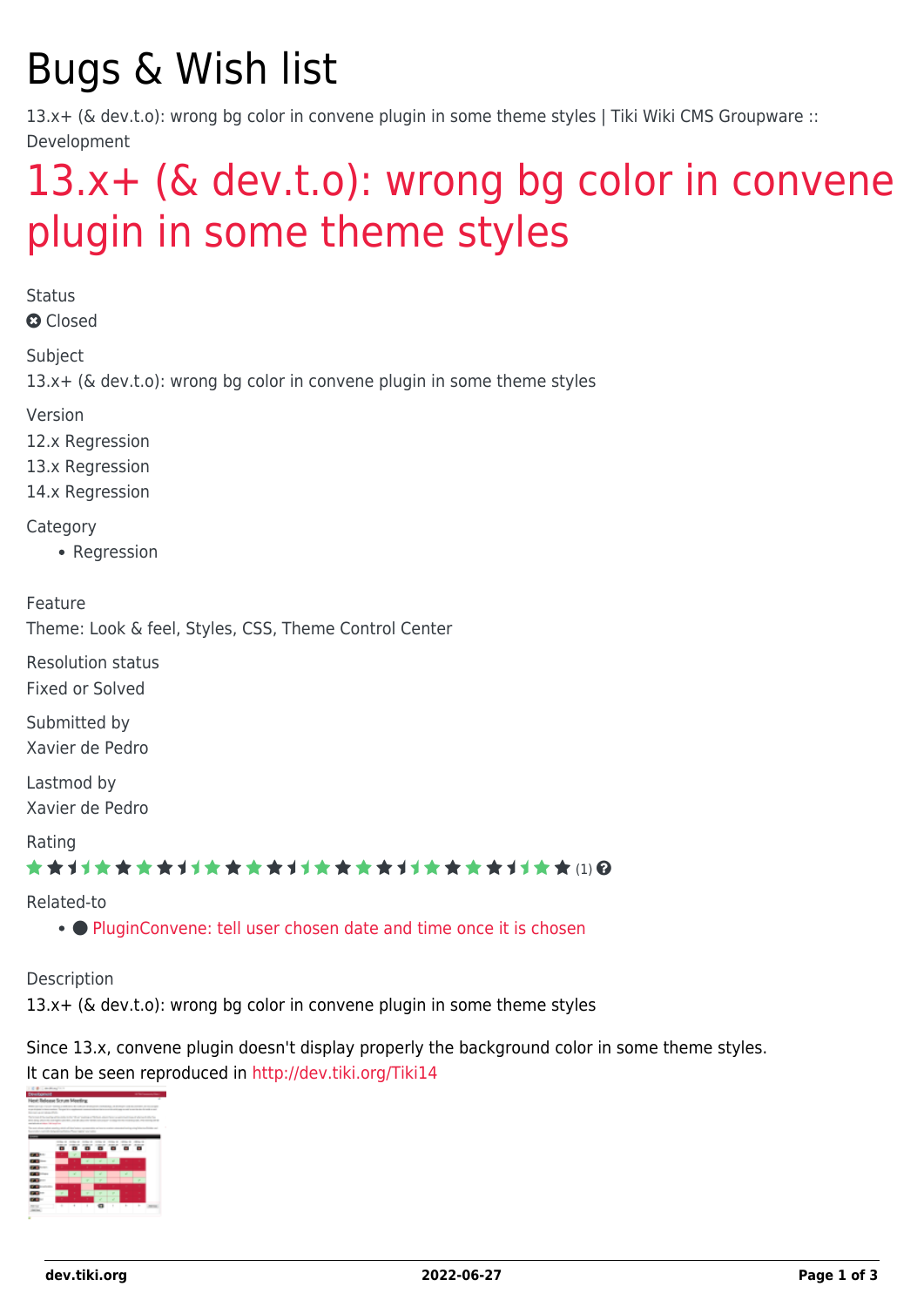When using Tiki12, the unconfirmed cells had grey background behind the question mark. Using fivealive-lite in tiki13, the unconfirmed cells have no grey background but some color related to the theme.

You can have it reproduced applying the "Collaborative Community" profile, and going to the members homepage as registered (or admin) user.

This seems that is defective also in current 12.x. A simple fix seems to be adding this custom css:

```
.convene-unconfirmed {
  background: none !important;
   background-color: #F1F1EE !important;
}
```
Note that without the !important part, the fix doesn't work.

```
I wonder if there is a better fix, or if I should commit this fix in 12.x, 13.x and trunk.
Any better fix?
```
This issue seems to have been around since many months, and no one fixed a better way... and we are affected by this issue in dev.t.o/Tiki14 and any other page that uses the convene plugin since many weeks (months?) ago.

You can play with this issue and other potential fixes, if you want, here:

```
http://xavi-9794-5509.show.tikiwiki.org/tiki-index.php?page=Community+Members+HomePage
&
http://xavi-9794-5509.show.tikiwiki.org/tiki-admin.php?page=look
(customization css)
u: admin
p: 12345
Importance
5
Easy to solve?
7
Priority
35
Demonstrate Bug (Tiki 19+)
Please demonstrate your bug on show2.tikiwiki.org
Create show2.tikiwiki.org instance
Ticket ID
5509
Created
Monday 01 December, 2014 09:37:26 GMT-0000
```